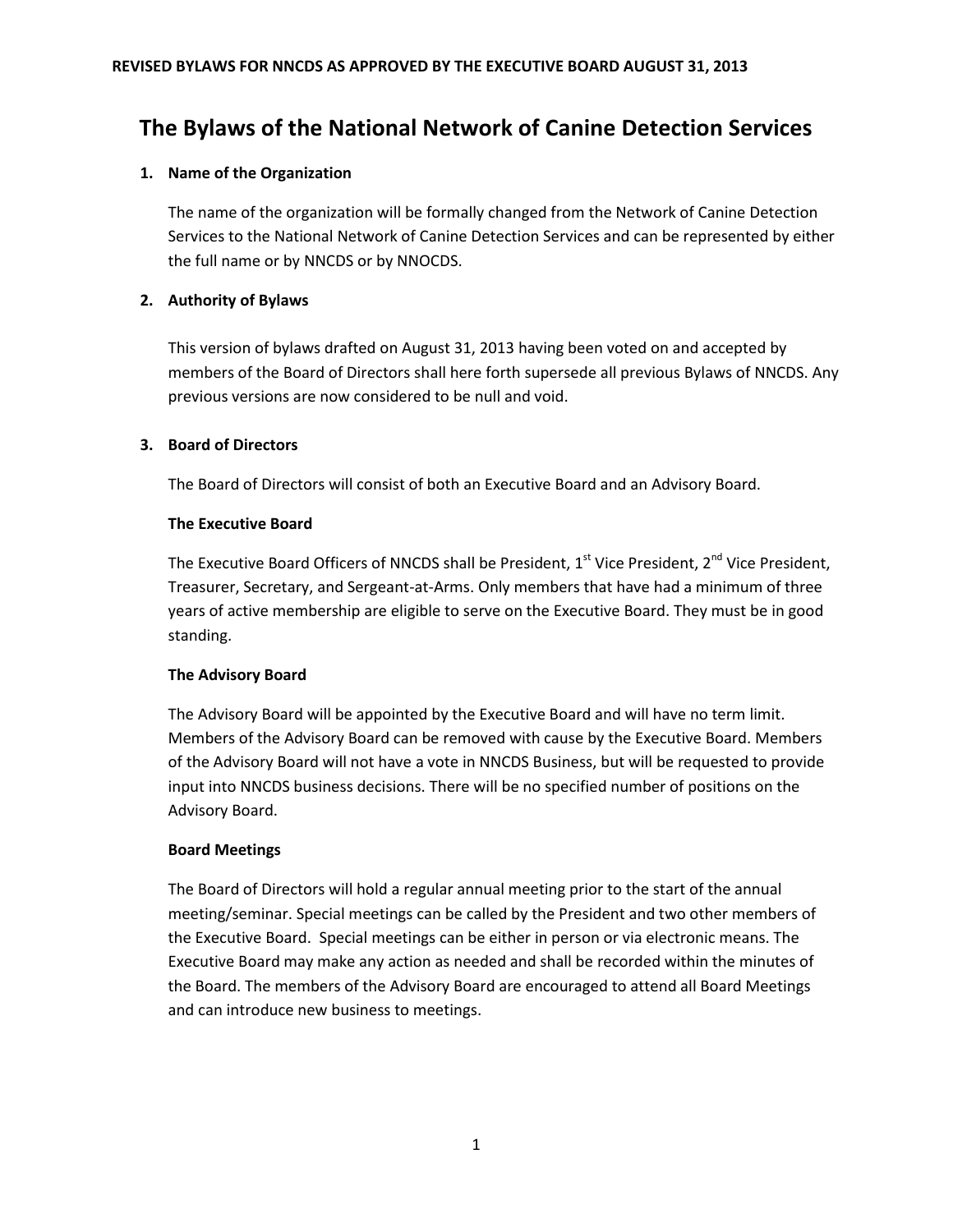#### **Election and Term of Office**

Sergeant-at-Arms is the only position which is open for election. The offices of the Seminar Director, Treasurer, and Secretary are appointed positions by the Board. The Sergeant-at-Arms will succeed the Vice President until reaching the position of President.

All positions on the Executive Board will have one vote in any business decisions made by the board. The term of office for the President, Vice President, and Sergeant-at-Arms will be three years. The Seminar Director, Treasurer, and Secretary shall be approved by the Board each year.

#### **Vacancy**

If a vacancy arises within the Executive Board the position may be filed until the next election, which will be held every three years.

#### **Removal**

Any Executive Board or Advisory Board member may be removed at any time with a majority vote of the Executive Board.

# **4. Duties of the Board**

#### **The Board**

The board will be responsible for making decisions on issues that arise during the year that may affect NNCDS's mission, certifications, or membership. The Board may make temporary changes to the bylaws until the annual meeting where it will be voted on by the membership. The Board will review member applications who have applied for certifying official status. Review applications of organizations that are interested in being the host organization of the Annual Seminar. Review complainants and issues that arise within the NNCDS. Review legal or technical updates in the canine field that could affect the NNCDS. The Board will review records kept by the Treasure to ensure accountability and transparence.

#### **PRESIDENT**

The president will be the chief executive officer of the NNCDS. The President shall have general and active management of the business of the NNCDS. The President shall see that all orders and resolutions of the Board are carried into effect. The President will chair and direct the board meetings. The president will be the tie breaker on a tied vote of the board. The president will be notified of issues that arise during the year and may handle issues during the course of the year that does not affect NNCDS's mission, certifications, or membership. The president will sign letters of insurance, revocation of membership, and termination of certifying officials. The president will chair and direct the annual meeting and the events at the Annual Seminar. The President shall appoint committees and may designate their Chairperson as needed. The following committees may be appointed by the President: Membership, Newsletter, Grievance,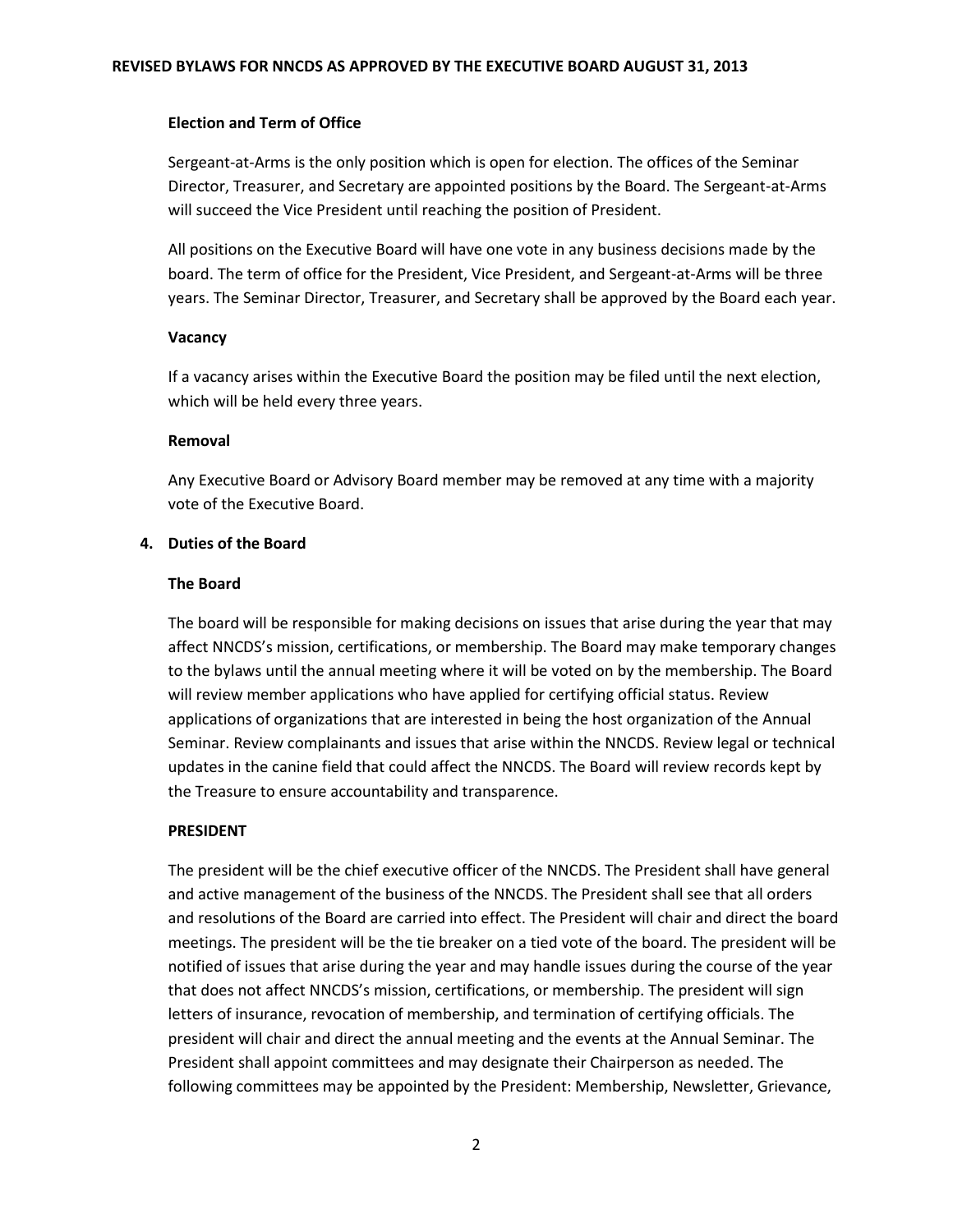#### **REVISED BYLAWS FOR NNCDS AS APPROVED BY THE EXECUTIVE BOARD AUGUST 31, 2013**

Election, and any Ad-Hoc committees necessary to conduct the business of NNCDS. The President, with the approval of the Board, may appoint pro-tempore officers in the event of vacancy.

# **1 st VICE PRESIDENT**

If the President is not present or is absent from the meeting, the Vice President shall have the powers to perform the duties of President with the approval of the Board.

The 1<sup>st</sup> Vice President will serve as the Director of the Annual Seminar. The 1st Vice President will work with the President, the Treasurer, and the Host organization to ensure that Annual Seminar fees and expenditures are kept to a minimum. They will work with the Advisory Board to identify instructors and assistant instructors for each discipline to be offered during the seminar. They will work with the Host organization to ensure that all necessary facilities are available and that lodging/food is acceptable to participants and instructors. They will also be at the Seminar to resolve issues and assist instructors to ensure that each canine team receives training to the NNCDS Standards.

# **2 nd Vice President**

The  $2^{nd}$  Vice President will serve as the coordinator of Certifications. The 2nd Vice President is responsible for updating the certification standards, with the Board's approval. They will notify the Board of any legislation, court cases, or changes that would affect the validity of the NNCDS Standards and Certifications. The 2<sup>nd</sup> Vice President will maintain an accurate record of all certifying officials and certifying events. The  $2^{nd}$  Vice President will be responsible for receiving applications from member who are interested in becoming certifying officials, completing a background checks on the applicants, and reporting the finding to the board for consideration. They will work with the Advisory Board to identify potential certifying officials from the membership.

The 2<sup>nd</sup> Vice President will work with the certifying officials to ensure that NNCDS standards are carried out at all times during the certification process. They will work with the certifying officials to ensure that completed paper work and fees are submitted in a timely organized fashion. The 2<sup>nd</sup> Vice President will ensure that certifying supplies are sent to certifying officials upon request.

# **SECRETARY**

The Secretary shall keep the minutes of all meetings of the Board of Directors, and the minutes of all meetings of the membership. These minutes will be provided to all Board Members and a permanent copy kept on file. The Secretary will maintain an accurate database of membership, certifying officials, instructors and assistant instructors. The Secretary will send certifying forms and supplies to the officials upon request of the  $2^{nd}$  Vice President. The Secretary will maintain all membership applications and certifications for at least five years. The Secretary will provide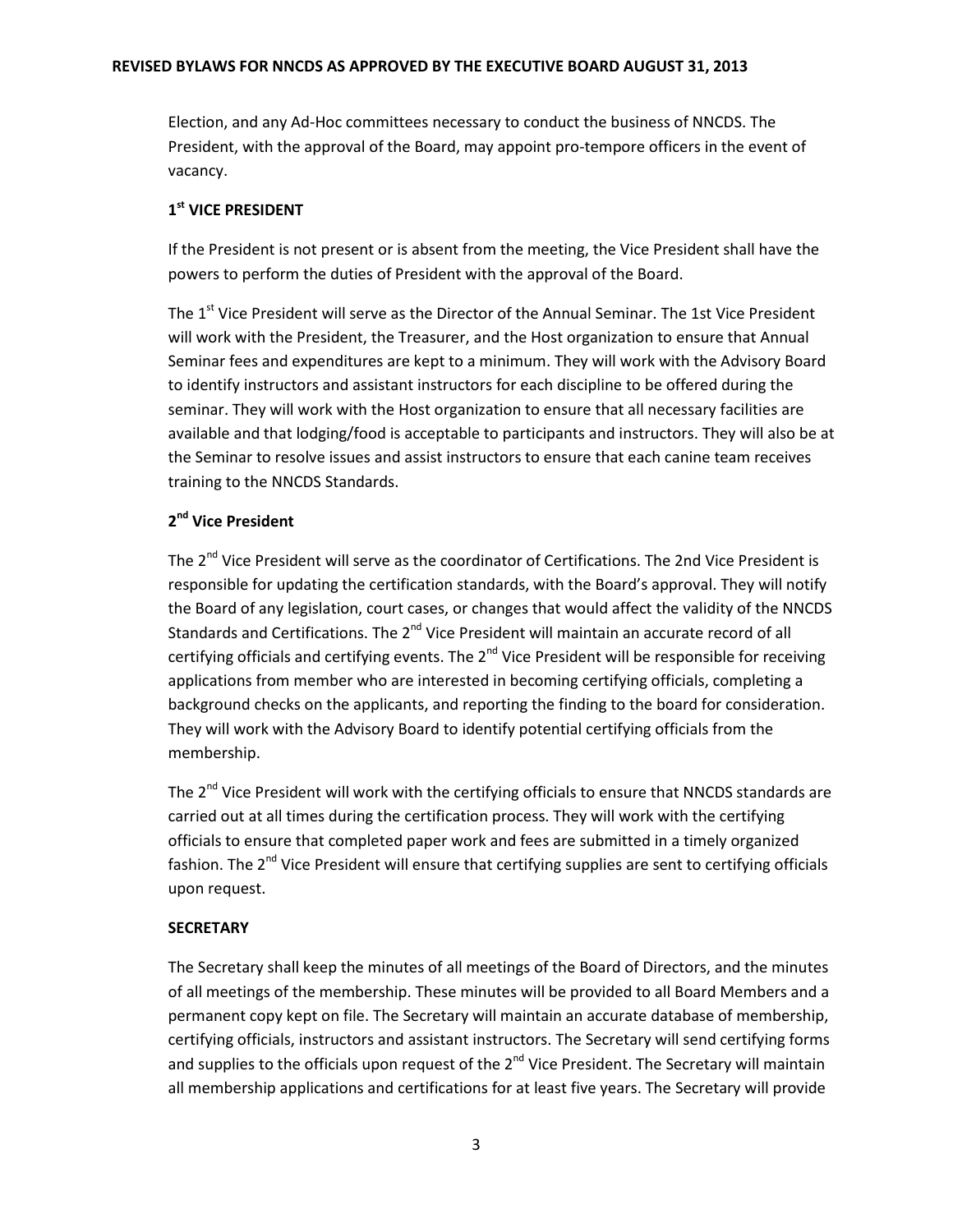#### **REVISED BYLAWS FOR NNCDS AS APPROVED BY THE EXECUTIVE BOARD AUGUST 31, 2013**

all certification information requested by subpoena. The Secretary will ensure that the website is up to date and will monitor the NNCDS e-mail and return correspondence on general questions about the NNCDS. The Secretary will keep the President and the Board, apprised on any issues or complaints that are e-mailed. The Secretary will order all materials, forms and supplies necessary to maintain the operational level of the NNCDS. The Secretary will send out HOST packets to requesting organizations. The Secretary will send notices to members as requested by the Board.

# **TREASURER**

The Treasurer shall have charge of all funds of the NNCDS and its disbursement under the direction of the Board of Directors. The Treasurer will maintain the security of the all account numbers belonging to the NNCDS. All checks, drafts, and notes of this association shall be signed by the Treasurer who will receive and pay all bills generated by the NNCDS. The Treasurer shall keep a record of all monies received and paid out for five years, making a report of same to the Board of Directors at all Director's Meeting. The Treasurer shall endorse on behalf of the NNCDS for collection, checks, notes, and other obligation and shall deposit the same to the credit of the NNCDS in such bank or banks of depositary, as the Board of Directors may designate. The Treasurer shall perform all acts incident to the position of Treasurer, subject to the control of the Board of Directors. The Treasurer, with Board's approval, shall select a Certified Public Accountant and shall direct said CPA to audit the books of the NNCDS. The audit report shall be transmitted from the Treasurer to the Board of Directors annually and prior to the annual meeting. The Treasurer's report will be announced at the annual meeting. In the absence of the Treasurer the President will assume these responsibilities.

# **Sergeant-at-Arms**

The Sergeant-at-Arms is responsible for calling all meetings to order and will ensure that "Robert's Rules for Order" are followed. They will ensure that ballots from elections are securely collected, counted, and results presented.

# **5. Conducting Elections**

The position of the Sergeant-At –Arms is the only position which is required to be elected. The election will be conducted at the Annual Meeting every third year, unless necessitated by the resigning or removal of a Board Member. All active registered members shall have one vote. Voting will be conducted by written ballot.

Any member that has been active for three years may be nominated by oral nomination at the annual meeting. If no candidate receives a majority vote on the first ballot there shall be a runoff between the two candidates receiving the highest number of votes.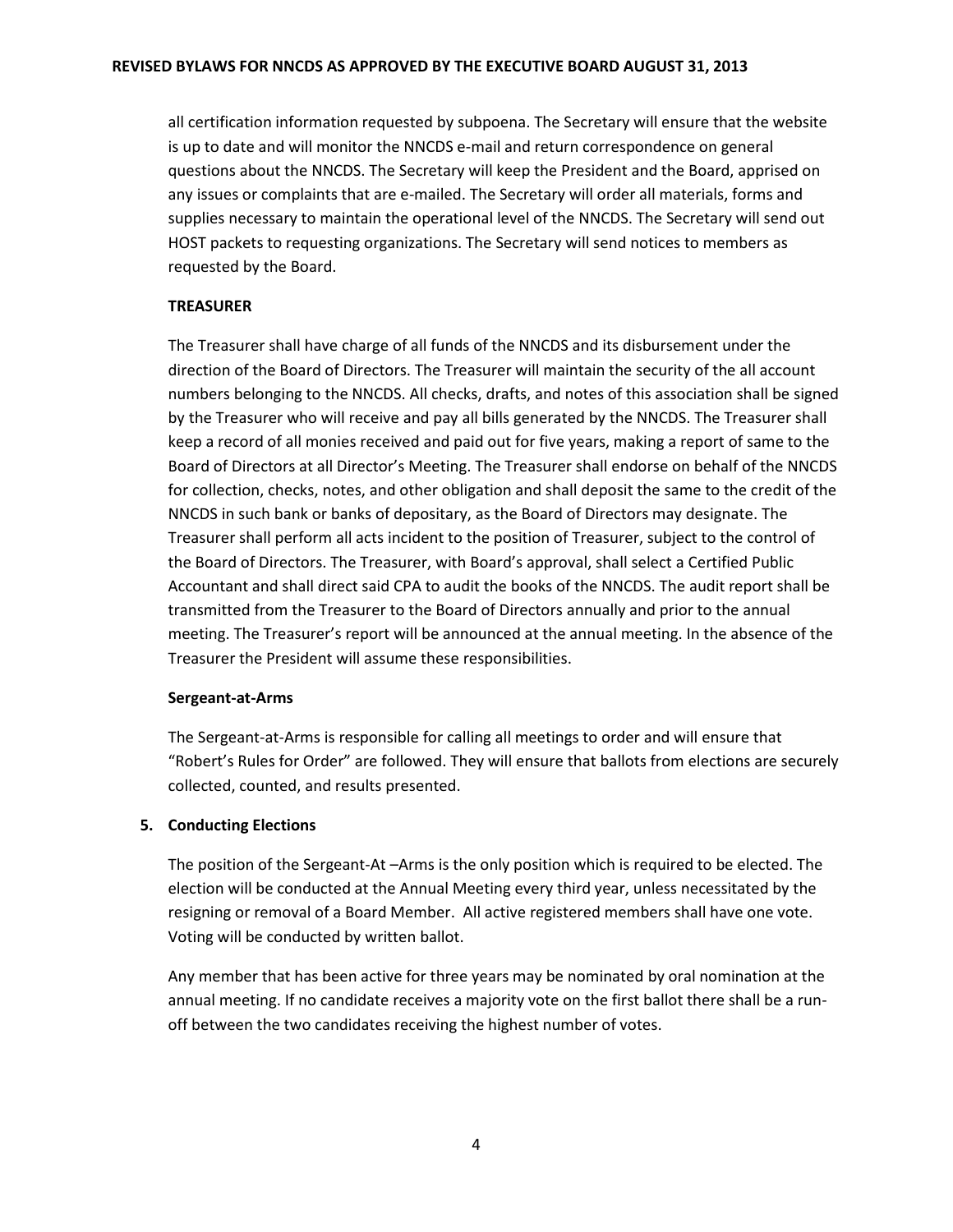#### **6. Membership and Dues**

#### **Membership**

Membership to NNCDS shall be open to all that express an interest and desire. Applicants should have no prior conviction for felonies. Each member has the right to vote at any open business during the Annual Meeting.

Membership is required of all participants of the Annual Seminar.

Membership is required to challenge NNCDS certifications.

Three years of continuous membership is required to be eligible for the Board of Directors.

Membership is required to serve as a NNCDS certifying official.

Membership is granted to all invited instructors and Board of Directors.

Membership can be revoked with cause by the Executive Board.

#### **Dues**

The annual dues shall be set by the Executive Board and notification will be during the Annual Business Meeting of the Dues for the upcoming year. Notification for Membership renewal will be sent electronically October 15 of each year, with Membership expiring March  $1^{st}$ .

Upon receipt of Membership Dues the Member will receive a Certificate of Membership.

# **7. Annual Meeting**

An annual meeting of the members shall be held during each Annual Seminar. This meeting is for the purpose of transaction of such business as may come before the membership such as, but not limited to, reviewing of the past annual minutes, treasurer's report, voting on any changes to the bylaws that the Board has proposed, and the election of officers. The board shall designate the date, hour, and place of the meeting.

# **NOTICE OF ANNUAL MEETING**

A notice stating the place day and hour of the annual meeting shall be posted on the NNCDS Website not less than thirty (30) days before the date of such meeting.

# **VOTING**

Voting shall be in person only. Absentee voting by proxy shall not be allowed. Voting shall be by show of hands or by written secret ballot. Voting will consist of all Members who are registered and in good standing (membership dues paid up at the time of the vote).